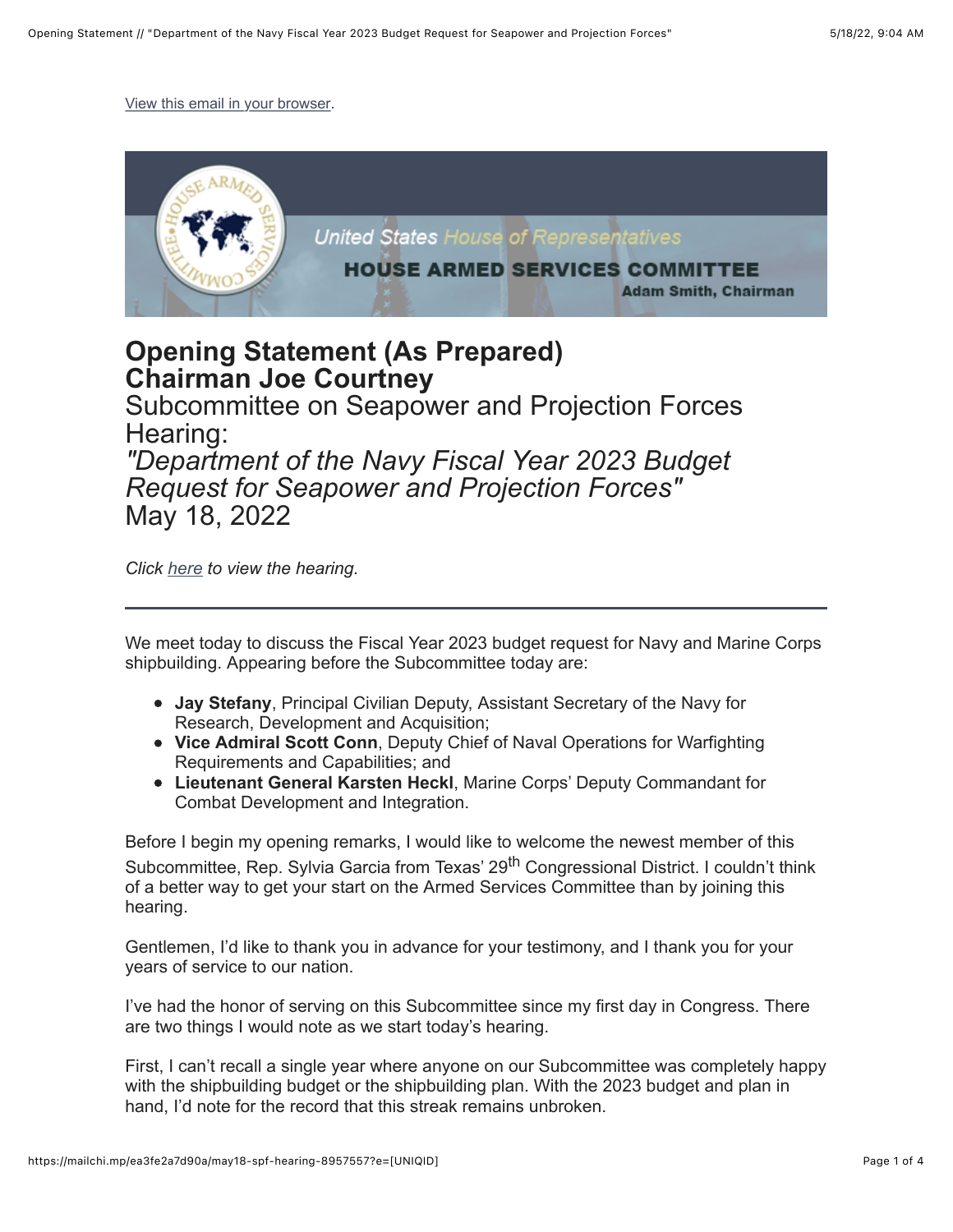That is because all of us who serve on this Subcommittee take seriously our constitutional charge to raise and maintain a Navy. Which leads me to my second point.

That is to emphasize that, as we have every single year that I've served on this Subcommittee, we will now discharge our duty to examine the budget, the recommendations it proposes, and the changes we believe are needed our long-term shipbuilding and at-sea force structure. Our members and staff are already hard at work building the next defense authorization bill, and the discussion today will help inform those efforts.

I'm proud that we've always taken an independent look at the budget and made thoughtful changes, driven by our talented members on both sides of the aisle, where needed. I expect this year will be no different.

With that, I wanted to make a few opening observations to get us started.

I think it's important to put the budget in the context of recent history. First, this budget is the first time in at least five years that the president's budget request came to us at a level higher than what Congress enacted in the year prior. This is also the first year we have received a future year's defense plan, or FYDP, for shipbuilding since 2020, when the last administration proposed cutting an attack submarine and producing only 44 ships across its five-year plan. It's also the first time since 2019 that we have received a full 30-year shipbuilding plan. While the Biden administration, like the Trump administration and the Obama and Bush administrations before it, did not submit a FYDP or 30-year shipbuilding plan in its first year in office; the prior administration skipped the requirement to submit a shipbuilding plan entirely in 2020.

So, there's an understandably heightened level of interest in the details of these documents, especially with the rapidly changing events unfolding around the world.

It's also important to note that shipbuilding, as I've said often here, is a long game. It relies on careful planning, steady state production, constant vigilance and innovation, and most importantly, a highly skilled workforce to get the job done. The industrial base is busy right now with more than 50 ships under construction and 20 more waiting to start. At the same time, this industry is facing the same challenge as every other in our nation tight now – strained supply chains, alongside hiring and workforce retention challenges. I strongly believe we need to be deliberate and targeted as we consider changes and additions to our shipbuilding profile.

With regards to the specifics of the proposal before us, the request for eight battle force ships in 2023 and 50 more across the future years defense plan provides a reasonable starting point for our work this year. It's by no means perfect – no budget or plan is – but it lays out both the challenges and opportunities for us this year and the decade ahead.

As we continue our work on the 2023 defense bill, we're already focusing on a few key issues.

In recognition of the critical role of our undersea forces, the budget provides robust support for steady production of the Virginia class and Columbia class submarines. That steady production rate is absolutely vital to industrial base stability and security requirements, and will remain a high priority for our subcommittee. I also welcome the \$750 million included in 2023, and more than \$2.4 billion over the next five years, for efforts to shore up the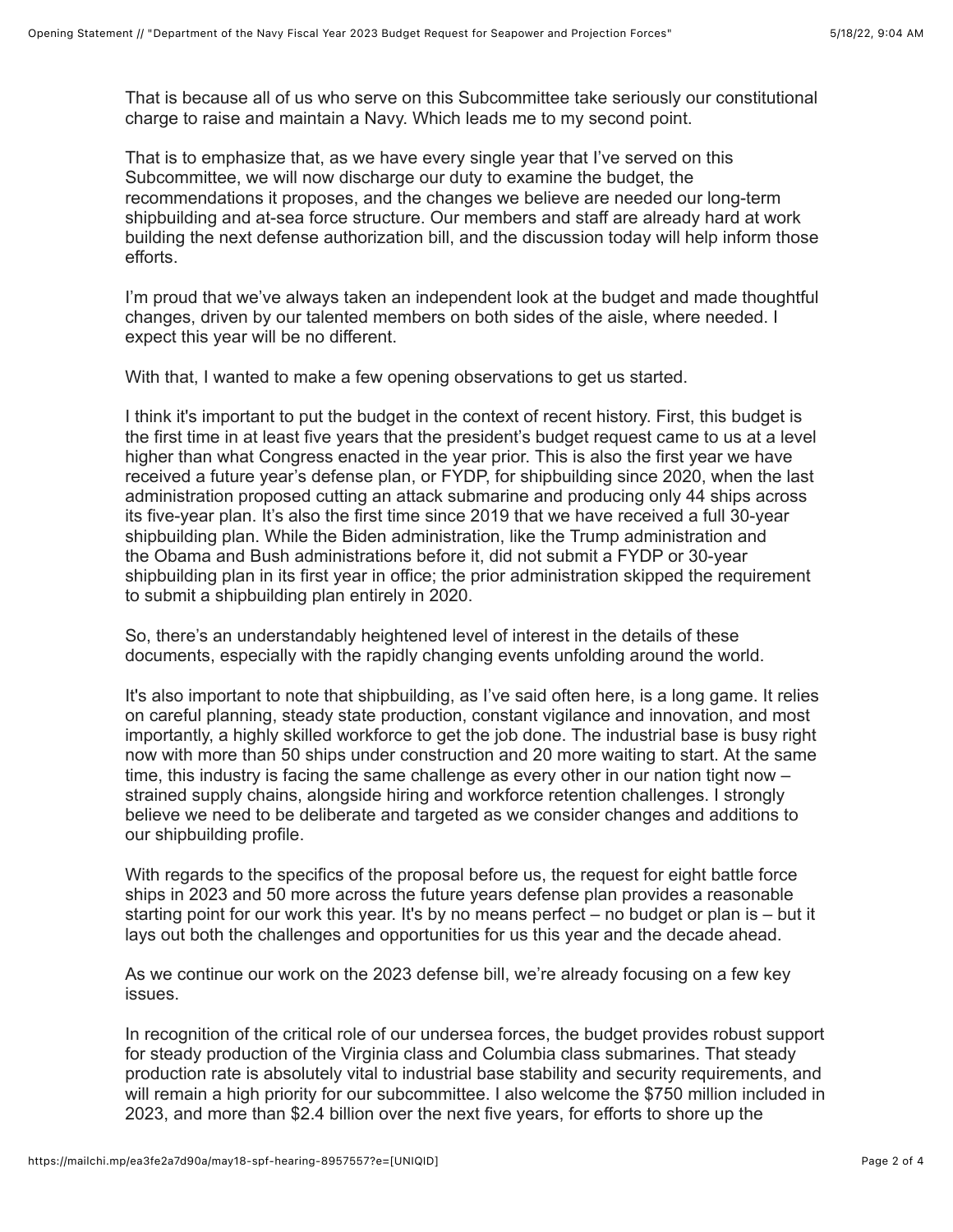submarine supply chain, production facilities, and growing the skilled workforce.

Additionally, the Department proposed a number of long-term planning decisions that the Subcommittee here will consider. Some of these items include the scale of DDG procurement in the next multiyear block contract, the timeline for Light Amphibious Warship, and future production plans for the Constellation-Class Frigate. Our shipbuilders are at their best with full, stable and predictable production plans, and we will be laser focused on that goal as we work on the bill.

I also have concerns with the overall plan for amphibious force structure; specifically, how the 2023 budget request and the 30-year shipbuilding plan don't seem to meet the Commandant of the Marine Corps' stated requirement for 31 L-Class ships. I believe you will find that there is bi-partisan support for the Commandant's requirements for L-class shipping, so I hope the witnesses will articulate today how they intend to meet these requirements.

The Department also proposed decommissioning 24 ships, which they have determined are no longer value added to today's fight. With such a large number of proposed retirements, and many so early in their lifecycle, this Subcommittee is taking a hard look at the rationale behind these proposals and whether it is in the nation's interest to retain some of these vessels. I hope we can use today's hearing to better understand how elements like warfare requirements, material condition, and relevance in a modern fight informed the Department's decommissioning plan. At the end of the day, I want to keep capable ships that we can use against the current and emerging threats we face – not just those that serve to boost our numbers on a spreadsheet. That will be our guiding principle as we move forward.

Finally, I would be remiss in not reminding our witnesses that many of us on this Subcommittee have warned for years about the looming – and now very real – pressure put on our shipbuilding priorities by the need to recapitalize our undersea deterrent capabilities. Since 2014, we have fought – and won – support to create the National Sea-Based Deterrence Fund. While the Department has used the contracting authorities resident in the fund to save more than \$1.4B from the Columbia program, it has yet to utilize the core function of the NSBDF – namely, to provide increased flexibility to repurpose funds into it to buy down the fiscal impact of the program on our other shipbuilding priorities. It's time for the Defense Department and the Navy to work with us on putting this fund to its full and intended use.

With that, I thank our witnesses again for being with us today and turn it over to our ranking member, Rob Wittman, for any remarks he would like to make.

###

**Connect With Us on Social Media:**



**House Armed Services Committee Democrats** Rayburn House Office Building | Room 2216